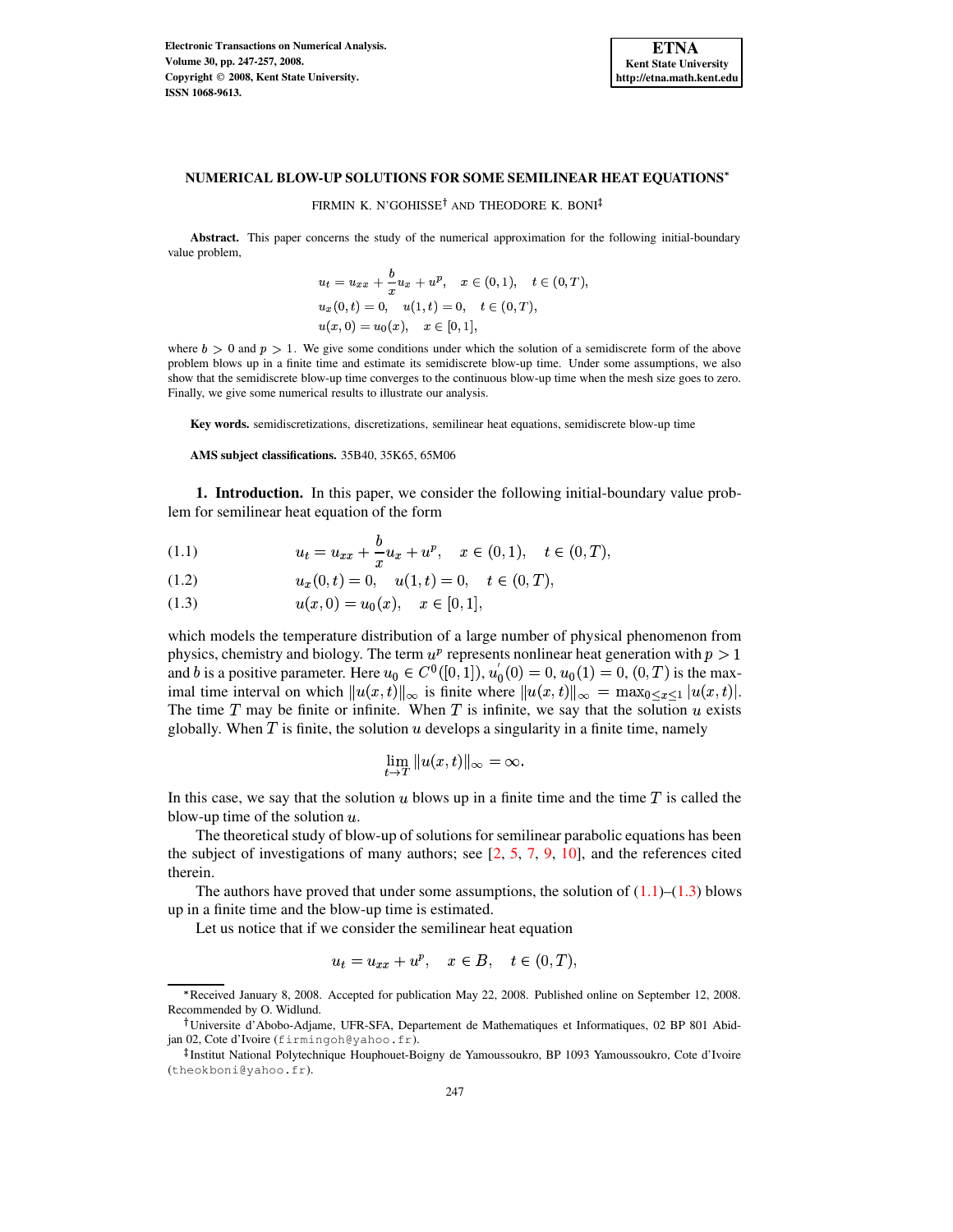with boundary conditions

$$
u(x,t) = 0, \quad x \in S, \quad t \in (0,T),
$$

and initial data

$$
u(x,0)=u_0(x)\in \overline{B},
$$

where  $B = \{x \in \mathbb{R}^n : |x| < 1\}$ ,  $S = \{x \in \mathbb{R}^n : |x| = 1\}$ , the radial symmetric solutions are solutions of  $(1.1)$ – $(1.3)$  with  $b = 1$ .

In this paper, we are interested in the numerical study using a semidiscrete form of  $(1.1)$ – [\(1.3\)](#page-0-0). Let I be a positive integer and define the grid  $x_i = ih$ ,  $0 \le i \le I$ , where  $h = 1/I$ . Ap-proximate the solution u of [\(1.1\)](#page-0-0)–[\(1.3\)](#page-0-0) by the solution  $U_h(t) = (U_0(t), U_1(t), \ldots, U_I(t))^T$ of the following semidiscrete equations

<span id="page-1-0"></span>(1.4) 
$$
\frac{dU_0(t)}{dt} = (1+b)\delta^2 U_0(t) + U_0^p(t), \quad t \in (0, T_b^h),
$$
  
(1.5) 
$$
\frac{dU_i(t)}{dt} = \delta^2 U_i(t) + \frac{b}{ih}\delta^+ U_i(t) + U_i^p(t), \quad 1 \le i \le I - 1, \quad t \in (0, T_b^h),
$$
  
(1.6) 
$$
U_I(t) = 0, \quad t \in (0, T_b^h),
$$

 $U_i(0) = \varphi_i$ ,  $0 \leq i \leq I$ , (1.7)

where

$$
\delta^2 U_0(t) = \frac{2U_1(t) - 2U_0(t)}{h^2},
$$
  
\n
$$
\delta^2 U_i(t) = \frac{U_{i+1}(t) - 2U_i(t) + U_{i-1}(t)}{h^2}, \quad 1 \le i \le I - 1,
$$
  
\n
$$
\delta^+ U_i(t) = \frac{U_{i+1}(t) - U_i(t)}{h}, \quad 1 \le i \le I - 1.
$$

Here,  $(0, T_h^h)$  is the maximal time interval on which  $||U_h(t)||_{\infty}$  is finite where

$$
||U_h(t)||_{\infty} = \sup_{0 \le i \le I} |U_i(t)|.
$$

When  $T_h^h$  is finite, we say that the solution  $U_h(t)$  blows up in a finite time and the time  $T_h^h$ is called the blow-up time of the solution  $U_h(t)$ . We give some conditions under which the solution of  $(1.4)$ – $(1.7)$  blows up in a finite time and estimate its semidiscrete blow-up time. We also show that the semidiscrete blow-up time converges to the theoretical one when the mesh size goes to zero. A similar study has been undertaken in  $[1, 4, 6, 8]$  $[1, 4, 6, 8]$  $[1, 4, 6, 8]$  $[1, 4, 6, 8]$  $[1, 4, 6, 8]$  $[1, 4, 6, 8]$  $[1, 4, 6, 8]$ . In  $[1, 8]$ , the authors have considered the equation [\(1.1\)](#page-0-0) for  $b = 0$  with Dirichlet boundary conditions and nonnegative initial data. Numerical methods for heat equations with nonlinear boundary conditions have been described in [\[4,](#page-10-6) [6\]](#page-10-7). In the same way in [\[2\]](#page-10-0), the numerical extinction has been studied using some discrete and semidiscrete schemes (a solution  $u$  extincts in a finite time if it reaches the value zero in a finite time).

The paper is organized as follows. In the Section [2,](#page-2-0) we give some properties concerning our scheme. In Section [3,](#page-3-0) under some conditions, we prove that the solution of the semidiscrete problem blows up in a finite time and estimate its semidiscrete blow-up time. In Section [4,](#page-5-0) we study the convergence of the semidiscrete blow-up time. Finally, in Section [5](#page-7-0) we report on some numerical experiments using several discretisations of  $(1.1)$ – $(1.3)$ .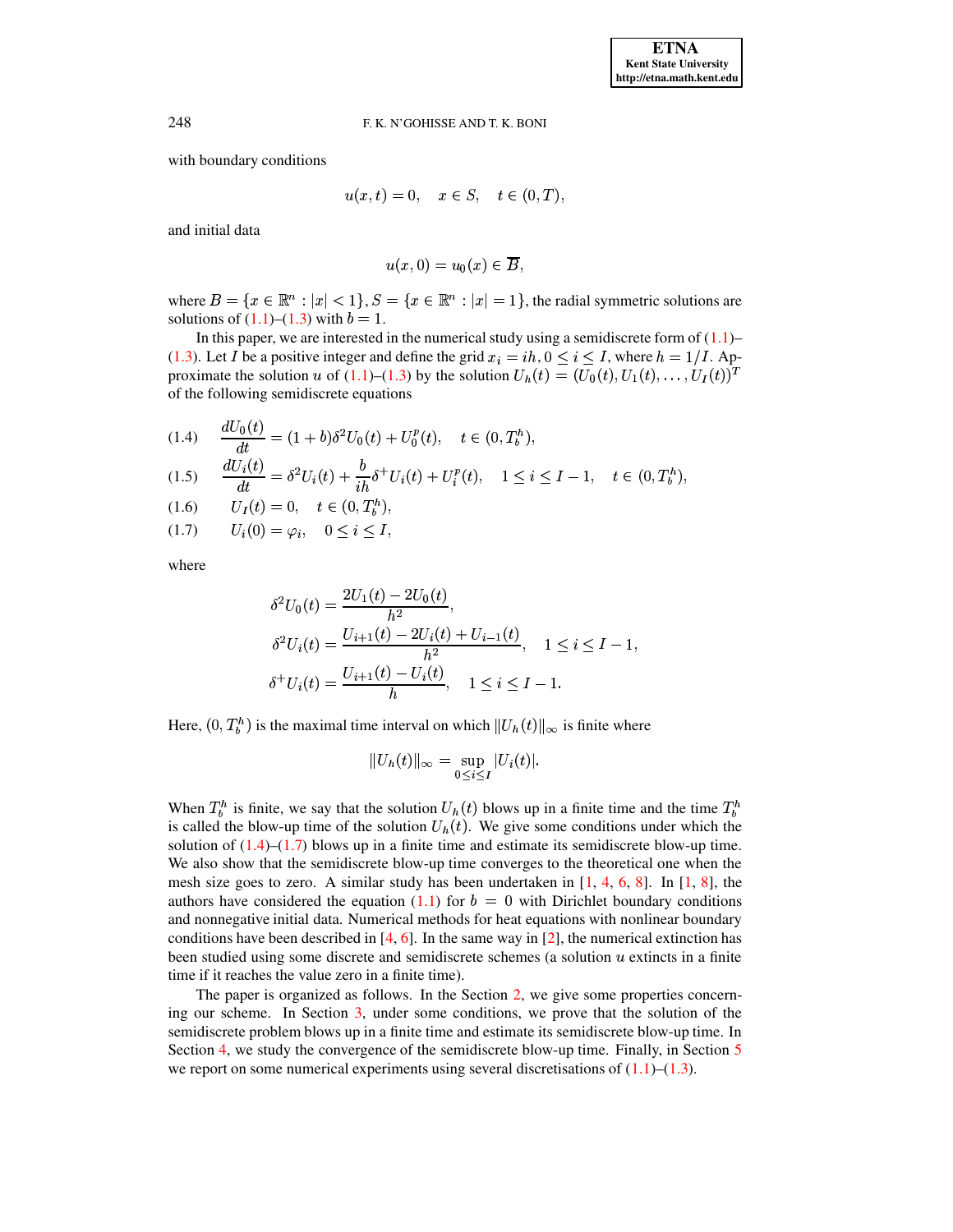<span id="page-2-0"></span>2. Properties of the semidiscrete scheme. In this section, we give some results about the discrete maximum principle. The following lemma is a discrete form of the maximum principle.

<span id="page-2-5"></span>LEMMA 2.1. Let  $a_h(t) \in C^0([0,T], \mathbb{R}^{I+1})$  and let  $V_h(t) \in C^1([0,T], \mathbb{R}^{I+1})$  such that for  $t \in (0,T)$ ,

<span id="page-2-1"></span>
$$
\frac{dV_0(t)}{dt} - (1+b)\delta^2 V_0(t) + a_0(t)V_0(t) \ge 0,
$$
  

$$
\frac{dV_i(t)}{dt} - \delta^2 V_i(t) - \frac{b}{ih}\delta^+ V_i(t) + a_i(t)V_i(t) \ge 0, \quad 1 \le i \le I - 1,
$$
  
(2.1)  

$$
V_I(t) \ge 0,
$$
  

$$
V_i(0) \ge 0, \quad 0 \le i \le I.
$$

Then we have  $V_i(t) \ge 0, 0 \le i \le I, t \in (0, T)$ .

*Proof.* Let  $T_0$  < T and let  $m = \inf_{0 \le i \le I} \sum_{t \in [0, T_0]} V_i(t)$ . Since for  $i \in \{0, \ldots, I\}$ ,  $V_i(t)$  is a continuous function, there exists  $t_0 \in [0, T_0]$  such that  $m = V_{i_0}(t_0)$  for a certain  $i_0 \in \{0, ..., I\}$ . If  $i_0 = I$ , we have a contradiction because of (2.1). When  $i_0$  is between 0 and  $I-1$ , we observe that

<span id="page-2-2"></span>
$$
(2.2) \qquad \frac{dV_{i_0}(t_0)}{dt} = \lim_{k \to 0} \frac{V_{i_0}(t_0) - V_{i_0}(t_0 - k)}{k} \le 0,
$$

$$
(2.3) \qquad \delta^2 V_{i_0}(t_0) = \frac{V_{i_0+1}(t_0) - 2V_{i_0}(t_0) + V_{i_0-1}(t_0)}{h^2} \ge 0 \quad \text{if} \quad 1 \le i_0 \le I-1,
$$

$$
(2.4) \quad \delta^+ V_{i_0}(t_0) = \frac{V_{i_0+1}(t_0) - V_{i_0}(t_0)}{h} \ge 0 \quad \text{if} \quad 1 \le i_0 \le I-1,
$$

$$
(2.5) \qquad \delta^2 V_{i_0}(t_0) = \frac{2V_1(t_0) - 2V_0(t_0)}{h^2} \ge 0 \quad \text{if} \quad i_0 = 0
$$

Define the vector  $Z_h(t) = e^{\lambda t} V_h(t)$  where  $\lambda$  is such that  $a_{i_0}(t_0) - \lambda > 0$ . A straightforward computation reveals that

<span id="page-2-3"></span>
$$
(2.6) \quad \frac{dZ_{i_0}(t_0)}{dt} - (1+b)\delta^2 Z_{i_0}(t_0) + (a_{i_0}(t_0) - \lambda)Z_{i_0}(t_0) \ge 0 \quad \text{if} \quad i_0 = 0,
$$

$$
(2.7)\ \frac{dZ_{i_0}(t_0)}{dt} - \delta^2 Z_{i_0}(t_0) - \frac{\delta}{i\hbar} \delta^+ Z_{i_0}(t_0) + (a_{i_0}(t_0) - \lambda) Z_{i_0}(t_0) \geq 0
$$
  
if  $1 \leq i_0 \leq I - 1$ .

We observe from  $(2.2)$ – $(2.5)$  that

<span id="page-2-6"></span>
$$
\frac{dZ_{i_0}(t_0)}{dt}\leq 0, \quad \delta^2 Z_{i_0}(t_0)\geq 0 \quad and \quad \delta^+ Z_{i_0}(t_0)\geq 0.
$$

Using (2.6)–(2.7), we arrive at  $(a_{i_0}(t) - \lambda)Z_{i_0}(t_0) \geq 0$ , which implies that  $Z_{i_0}(t_0) \geq 0$ . Therefore  $V_{i_0}(t_0) = m \ge 0$  and we have the desired result.  $\Box$ 

Another version of the discrete maximum principle is the following comparison lemma. LEMMA 2.2. Let  $V_h(t)$ ,  $U_h(t) \in C^1([0,T], \mathbb{R}^{I+1})$  and  $f \in C^0(\mathbb{R} \times \mathbb{R}, \mathbb{R})$  such that for  $t\in(0,T)$ 

<span id="page-2-4"></span>(2.8) 
$$
\frac{dV_0(t)}{dt} - (1+b)\delta^2 V_0(t) + f(V_0(t),t) < \frac{dU_0(t)}{dt} - (1+b)\delta^2 U_0(t) + f(U_0(t),t),
$$
  
(2.9) 
$$
\frac{dV_i(t)}{dt} - \delta^2 V_i(t) - \frac{b}{ih}\delta^+ V_i(t) + f(V_i(t),t)
$$

**ETNA Kent State University** http://etna.math.kent.edu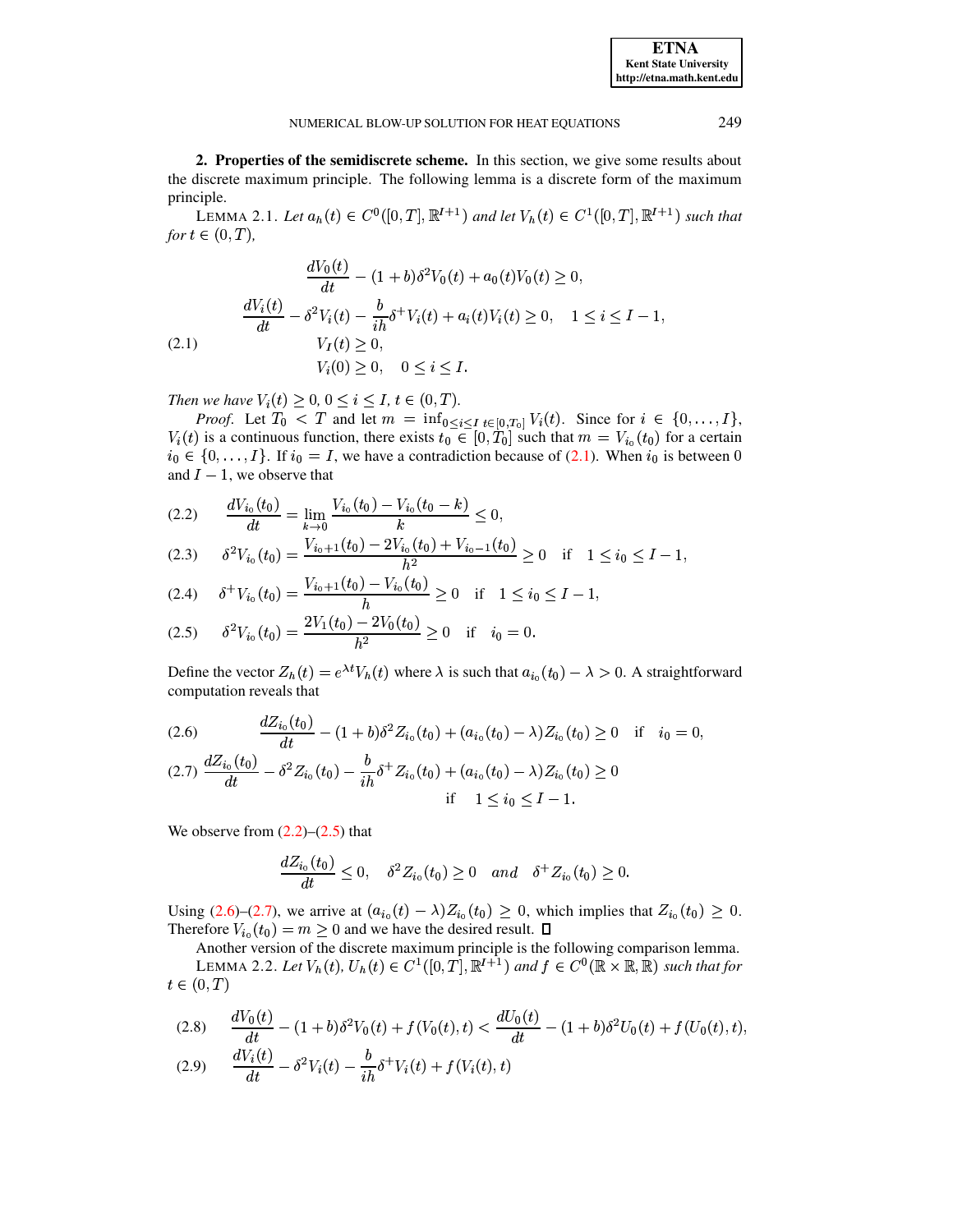$$
\langle \frac{dU_i(t)}{dt} - \delta^2 U_i(t) - \frac{b}{ih} \delta^+ U_i(t) + f(U_i(t), t), \quad 1 \le i \le i - 1,
$$
  

$$
V_I(t) < U_I(t),
$$

 $V_i(0) < U_i(0), \quad 0 \leq i \leq I.$  $(2.11)$ 

Then we have  $V_h(t) < U_h(t)$ ,  $t \in (0, T)$ .

*Proof.* Define the vector  $Z_h(t) = U_h(t) - V_h(t)$ . Let  $t_0$  be the first  $t > 0$  such that  $Z_h(t) > 0$  for  $t \in [0, t_0)$ , but  $Z_{i_0}(t_0) = 0$  for a certain  $i_0 \in \{0, ..., I\}$ . If  $i_0 = I$ , we have a contradiction because of (2.10). If  $i_0$  is between 0 and  $I - 1$ , we observe that

$$
\frac{dZ_{i_0}(t_0)}{dt} = \lim_{k \to 0} \frac{Z_{i_0}(t_0) - Z_{i_0}(t_0 - k)}{k} \le 0.
$$
  
\n
$$
\delta^2 Z_{i_0}(t_0) = \frac{Z_{i_0+1}(t_0) - 2Z_{i_0}(t_0) + Z_{i_0-1}(t_0)}{h^2} \ge 0 \quad \text{if} \quad 1 \le i_0 \le I - 1,
$$
  
\n
$$
\delta^+ Z_{i_0}(t_0) = \frac{Z_{i_0+1}(t_0) - Z_{i_0}(t_0)}{h} \ge 0 \quad \text{if} \quad 1 \le i_0 \le I - 1,
$$
  
\n
$$
\delta^2 Z_{i_0}(t_0) = \frac{2Z_1(t_0) - 2Z_0(t_0)}{h^2} \ge 0 \quad \text{if} \quad i_0 = 0,
$$

which implies that

$$
\frac{dZ_{i_0}(t_0)}{dt} - \delta^2 Z_{i_0}(t_0) - \frac{b}{i_0 h} \delta^+ Z_{i_0}(t_0) + f(U_{i_0}(t_0), t_0) - f(V_{i_0}(t_0), t_0) \le 0 \quad \text{if} \quad 1 \le i_0 \le I - 1,
$$
  

$$
\frac{dZ_{i_0}(t_0)}{dt} - (1 + b)\delta^2 Z_{i_0}(t_0) + f(U_{i_0}(t_0), t_0) - f(V_{i_0}(t_0), t_0) \le 0 \quad \text{if } i_0 = 0.
$$

But these inequalities contradict  $(2.8)$  and  $(2.9)$ .  $\Box$ 

To finish this section, let us state a result on the operators  $\delta^2$  and  $\delta^+$ .

LEMMA 2.3. Let  $U_h \in \mathbb{R}^{I+1}$  such that  $U_h \geq 0$ . Then we have

<span id="page-3-1"></span>
$$
\delta^2 U_i^p \ge p U_i^{p-1} \delta^2 U_i, \quad 1 \le i \le I-1,
$$
  

$$
\delta^+ U_i^p \ge p U_i^{p-1} \delta^+ U_i, \quad 1 \le i \le I-1.
$$

Proof. Using Taylor's expansion, we get

$$
\delta^2 U_i^p = p U_i^{p-1} \delta^2 U_i + (U_{i+1} - U_i)^2 \frac{p(p-1)}{2h^2} \theta_i^{p-2} + (U_{i-1} - U_i)^2 \frac{p(p-1)}{2h^2} \eta_i^{p-2}, \quad 1 \le i \le I - 1,
$$
  
\n
$$
\delta^2 U_0^p = p U_0^{p-1} \delta^2 U_0 + (U_1 - U_0)^2 \frac{p(p-1)}{h^2} \theta_i^{p-2},
$$
  
\n
$$
\delta^+ U_i^p = p U_i^{p-1} \delta^2 U_i + (U_{i+1} - U_i)^2 \frac{p(p-1)}{2h^2} \chi_i^{p-2}, \quad 1 \le i \le I - 1,
$$

where  $\theta_i$  and  $\chi_i$  are intermediate values between  $U_i$  and  $U_{i+1}$ ,  $\eta_i$  is an intermediate value between  $U_i$  and  $U_{i-1}$ . Use the fact that  $U_h$  is nonnegative to complete the rest of the proof.  $\Box$ 

<span id="page-3-0"></span>3. Semidiscrete blow-up solutions. In this section under some assumptions, we show that the solution of the semidiscrete problem blows up in a finite time and estimate its semidiscrete blow-up time.

<span id="page-3-2"></span>THEOREM 3.1. Suppose that there exists a positive integer A such that the initial data at  $(1.7)$  satisfies

$$
(1+b)\delta^2\varphi_0+\varphi_0^p\geq A\varphi_0^p,
$$

250

 $(2.10)$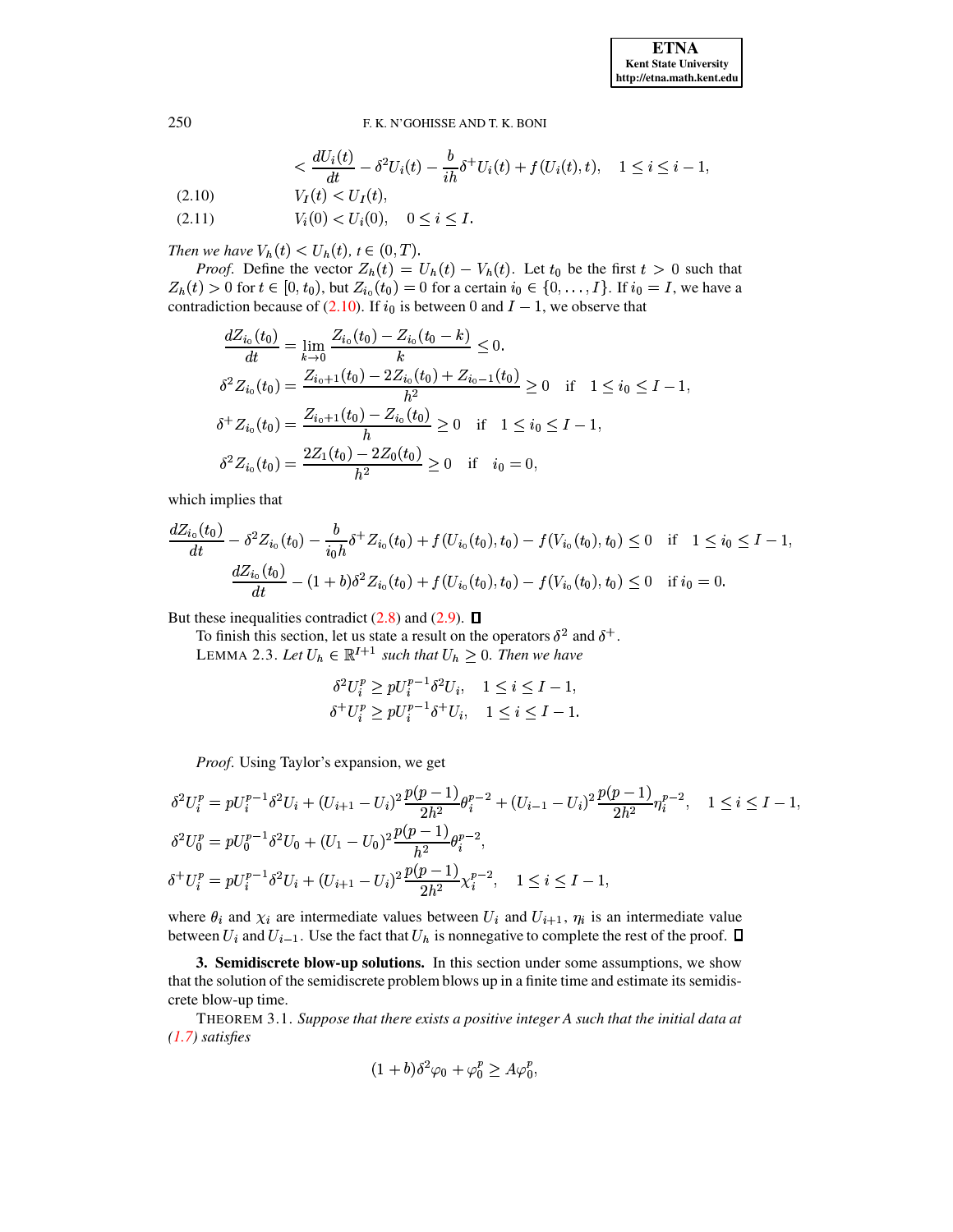<span id="page-4-0"></span>(3.1) 
$$
\delta^2 \varphi_i + \frac{b}{ih} \delta^+ \varphi_i + \varphi_i^p \ge A \varphi_i^p, \quad 1 \le i \le I - 1
$$

Then the solution  $U_h(t)$  of (1.4)–(1.7) blows up in a finite time  $T_h^h$  and we have the following estimate

$$
T_b^h \leq \frac{1}{A} \frac{\|\varphi_h\|_{\infty}^{1-p}}{(p-1)}.
$$

*Proof.* Since  $(0, T_b^h)$  be the maximal time interval on which  $||U_h(t)||_{\infty}$  is finite, our aim is to show that  $T_b^h$  is finite and obeys the above inequality. Introduce the vector  $J_h$  such that

$$
J_i = \frac{dU_i}{dt} - AU_i^p, \quad 0 \le i \le I.
$$

A straightforward calculation gives

$$
\frac{dJ_0}{dt} - (1+b)\delta^2 J_0 = \frac{d}{dt}(\frac{dU_0}{dt} - (1+b)\delta^2 U_0) - ApU_0^{p-1}\frac{dU_0}{dt} + A(1+b)\delta^2 U_0^p,
$$
  

$$
\frac{dJ_i}{dt} - \delta^2 J_i = \frac{d}{dt}(\frac{dU_i}{dt} - \delta^2 U_i) - ApU_i^{p-1}\frac{dU_i}{dt} + A\delta^2 U_i^p, \quad 1 \le i \le I - 1
$$

From Lemma 2.3, we have  $\delta^2 U_i^p \ge pU_i^{p-1} \delta^2 U_i$  which implies that

$$
\frac{dJ_0}{dt} - (1+b)\delta^2 J_0 \ge \frac{d}{dt} \left(\frac{dU_0}{dt} - (1+b)\delta^2 U_0\right) - ApU_0^{p-1} \left(\frac{dU_0}{dt} - (1+b)\delta^2 U_0\right),
$$
  

$$
\frac{dJ_i}{dt} - \delta^2 J_i \ge \frac{d}{dt} \left(\frac{dU_i}{dt} - \delta^2 U_i\right) - ApU_i^{p-1} \left(\frac{dU_i}{dt} - \delta^2 U_i\right), \quad 1 \le i \le I - 1.
$$

Use  $(1.4)$ – $(1.5)$  to obtain

$$
\frac{dJ_0}{dt} - (1+b)\delta^2 J_0 \ge pU_0^{p-1} J_0,
$$
\n
$$
\frac{dJ_i}{dt} - \delta^2 J_i \ge pU_i^{p-1} J_i + \frac{b}{ih} (\delta^+ \frac{dU_i}{dt} - ApU_i^{p-1} \delta^+ U_i), \quad 1 \le i \le I - 1.
$$

Taking into account the expression of  $J_h(t)$ , we get  $\delta^+ J_i = \delta^+ \frac{dU_i}{dt} - A\delta^+ U_i^p$ , which implies that  $\delta^+ \frac{dU_i}{dt} = \delta^+ J_i + A\delta^+ U_i^p$ . From Lemma 2.3, we arrive at  $\delta^+ \frac{dU_i}{dt} \geq \delta^+ J_i + AU_i^{p-1} \delta^+ U_i$ .<br>Therefore, w

$$
\frac{dJ_i}{dt} - \delta^2 J_i - \frac{b}{ih} \delta^+ J_i \ge pU_i^{p-1} J_i, \quad 1 \le i \le I - 1.
$$

Obviously,  $J_I(t) = 0$  and the hypotheses on the initial data ensure that  $J_h(0) \ge 0$ . It follows from Lemma 2.1 that  $J_h(t) \ge 0$  for  $t \in (0, T_h^h)$ , which implies that  $\frac{dU_i}{dt} \ge AU_i^p$ ,  $0 \le i \le I$ . This estimation may be rewritten as follows

$$
\frac{dU_i}{U_i^q} \ge A dt, \quad 0 \le i \le I.
$$

Integrating this inequality over  $(t, T_b^h)$ , we find that

<span id="page-4-1"></span>
$$
(3.2) \t\t T_b^h - t \le \frac{1}{A} \frac{(U_i(t))^{1-p}}{(p-1)},
$$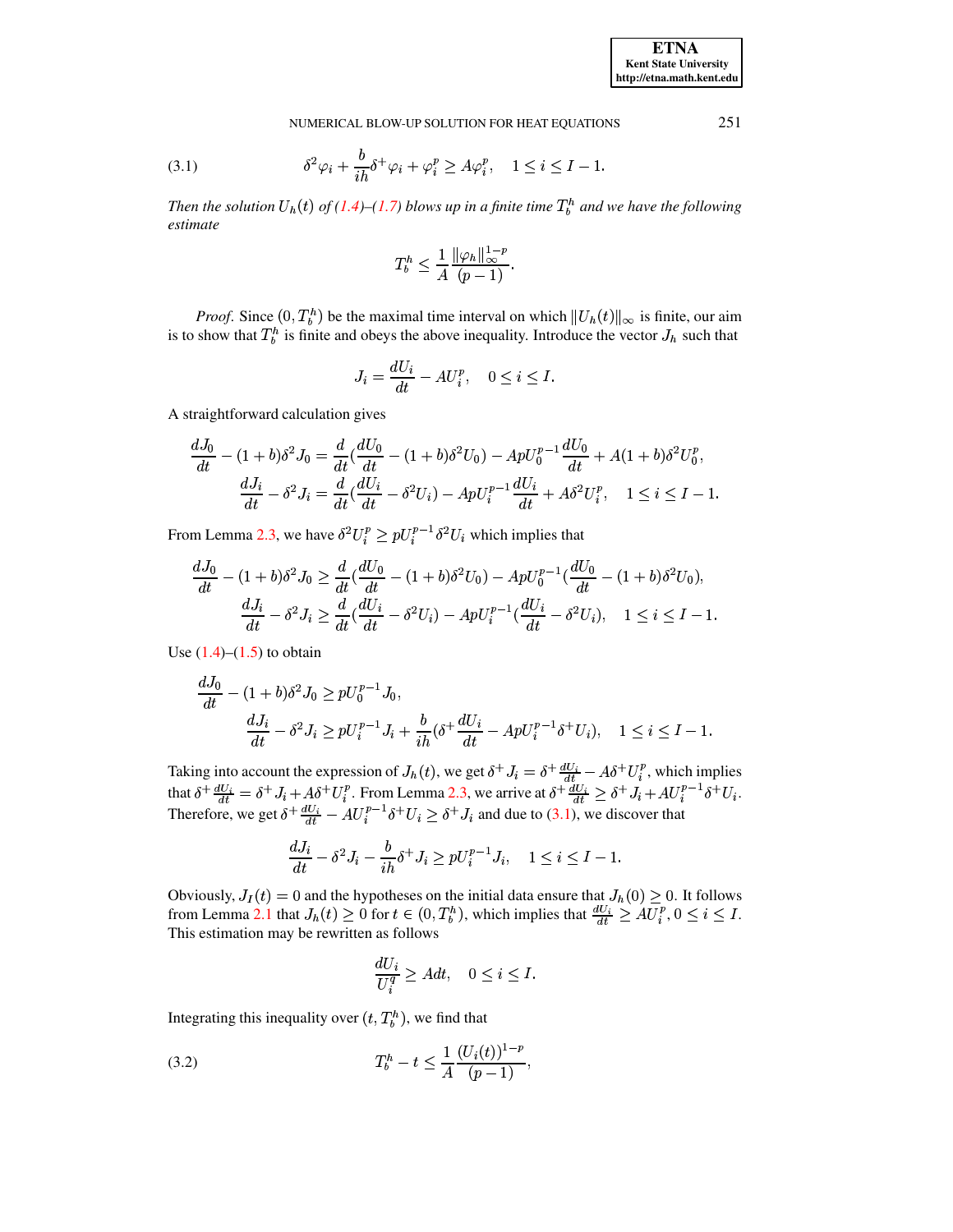which implies that

$$
T_b^h \le \frac{1}{A} \frac{\|\varphi_h\|_{\infty}^{1-p}}{(p-1)}.
$$

<span id="page-5-3"></span>Therefore  $T_h^h$  is finite and the proof is complete.  $\Box$ 

REMARK 3.2. The inequalities  $(3.2)$  imply that

$$
T_b^h - t_0 \le \frac{1}{A} \frac{\|U_h(t_0)\|_{\infty}^{1-p}}{(p-1)} \quad \text{if} \quad 0 < t_0 < T_b^h
$$

and there exists a constant  $C > 0$  such that

$$
U_i(t) \le \frac{C}{(T_b^h - t)^{\frac{1}{p-1}}}, \quad 0 \le i \le I.
$$

THEOREM 3.3. Let  $U_h(t)$  be the solution of (1.4)–(1.7). Then we have

$$
T_b^h \geq \frac{\|\varphi_h\|_\infty^{1-p}}{(p-1)}.
$$

*Proof.* Let  $i_0$  be such that  $U_{i_0}(t) = \max_{0 \le i \le I} U_i(t)$ . It is not hard to see that

$$
\delta^2 U_{i_0}(t) = \frac{U_{i_0+1}(t) - 2U_{i_0}(t) + U_{i_0-1}(t)}{h^2} \le 0 \quad \text{if} \quad 1 \le i_0 \le I - 1,
$$
  

$$
\delta^+ U_{i_0}(t) = \frac{U_{i_0+1}(t) - U_{i_0}(t)}{2h} \le 0 \quad \text{if} \quad 1 \le i_0 \le I - 1,
$$
  

$$
\delta^2 U_{i_0}(t) = \frac{2U_1(t) - 2U_0(t)}{h^2} \le 0 \quad \text{if} \quad i_0 = 0.
$$

We deduce that  $\frac{dU_{i_0}}{dt} \leq U_{i_0}^p$ , which implies that  $\frac{dU_{i_0}}{U_{i_0}^p} \leq dt$ . Integrating this inequality over  $(0, T_b^h)$ , we obtain

<span id="page-5-2"></span>
$$
T_b^h \ge \frac{(U_{i_0}(0))^{1-p}}{(p-1)}
$$

<span id="page-5-0"></span>Use the fact that  $U_{i_0}(0) = ||\varphi_h||_{\infty}$  to complete the rest of the proof.  $\square$ 

4. Convergence of the semidiscrete blow-up time. In this section, under some assumptions, we show that the blow-up time for the solution of the semidiscrete problem converges to the blow-up time for the solution of the continuous problem when the mesh size tends to zero. In order to prove this result, firstly we show that for each fixed time interval [0, T] where the solution u of (1.1)–(1.3) is defined, the solution  $U_h(t)$  of (1.4)–(1.7) approximates  $u$ , when the mesh parameter  $h$  goes to zero by the following theorem.

THEOREM 4.1. Assume that (1.1)–(1.3) has a solution  $u \in C^{3,1}([0,1] \times [0,T])$  and the initial condition at  $(1.7)$  satisfies

<span id="page-5-1"></span>(4.1) 
$$
\|\varphi_h - u_h(0)\|_{\infty} = o(1) \text{ as } h \to 0,
$$

where  $u_h(t) = (u(x_0, t), ..., u(x_I, t))^T$ . Then, for h sufficiently small, the problem (1.4)–(1.7) has a unique solution  $U_h \in C^1([0, T], \mathbb{R}^{I+1})$  such that

$$
\max_{0\leq t\leq T}||U_h(t)-u_h(t)||_{\infty}=O(||\varphi_h-u_h(0)||_{\infty}+h) \quad \text{as} \quad h\to 0.
$$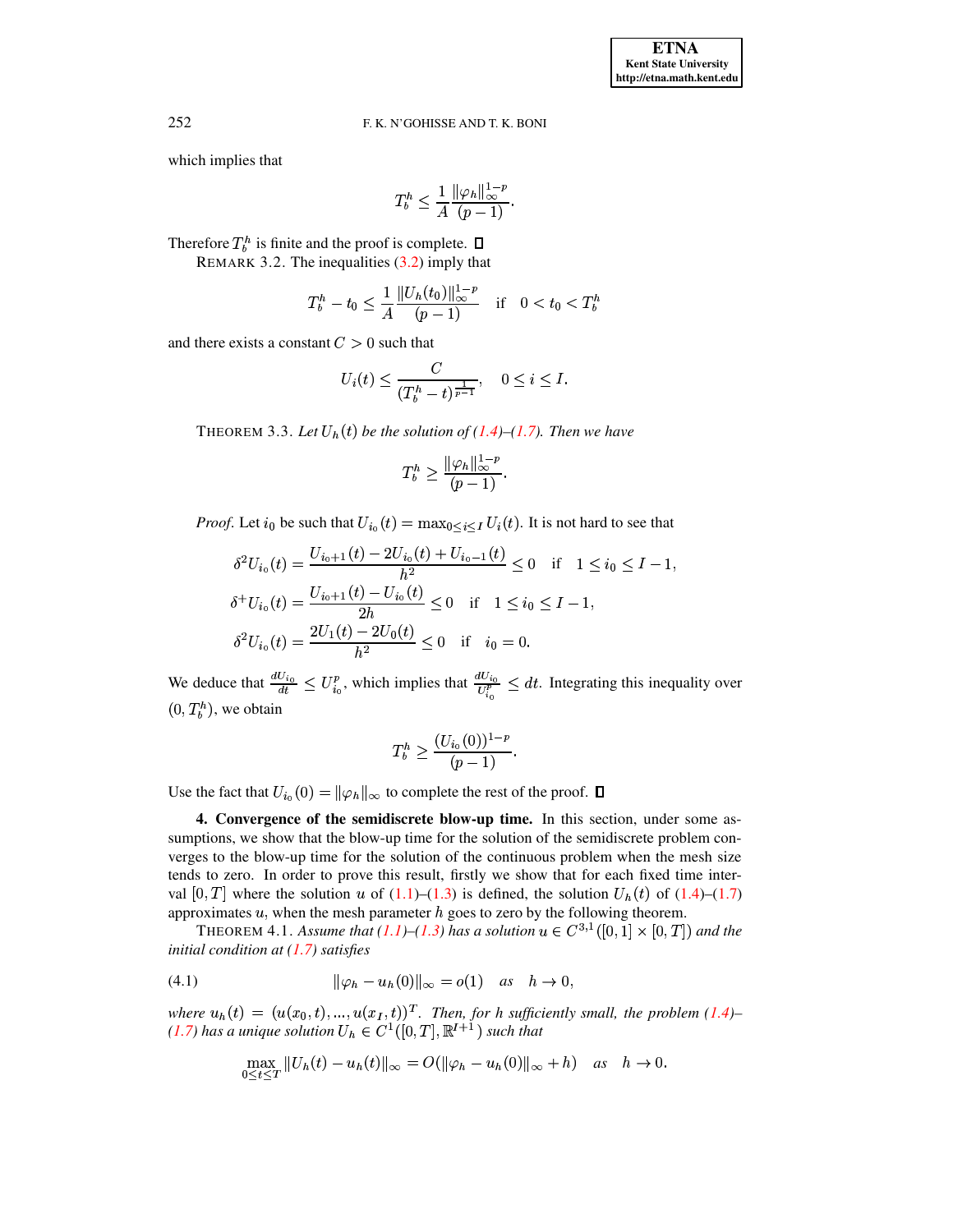#### NUMERICAL BLOW-UP SOLUTION FOR HEAT EQUATIONS

<span id="page-6-0"></span>*Proof.* Since  $u \in C^{3,1}$ , there exist positive constants K and M such that

(4.2) 
$$
||u||_{\infty} \leq K, \quad p(K+1)^{p-1} \leq M.
$$

The problem (1.4)–(1.7) has for each h, a unique solution  $U_h \in C^1([0, T_a^h), \mathbb{R}^{I+1})$ . Let  $t(h)$ the greatest value of  $t > 0$  such that

<span id="page-6-2"></span>(4.3) 
$$
||U_h(t) - u_h(t)||_{\infty} < 1 \text{ for } t \in (0, t(h)).
$$

The relation (4.1) implies that  $t(h) > 0$  for h sufficiently small. Let  $t^*(h) = \min\{t(h), T\}$ . By the triangle inequality, we obtain

$$
||U_h(t)||_{\infty} \leq ||u_h(t)||_{\infty} + ||U_h(t) - u_h(t)||_{\infty} \text{ for } t \in (0, t^*(h)),
$$

which implies that

<span id="page-6-1"></span>(4.4) 
$$
||U_h(t)||_{\infty} \le 1 + K \quad \text{for} \quad t \in (0, t^*(h)).
$$

Let  $e_h(t) = U_h(t) - u_h(t)$  be the error of discretization. Since  $u \in C^{3,1}$ , using Taylor's expansion, we have for  $t \in (0, t^*(h))$ ,

$$
\frac{de_0(t)}{dt} - (1+b)\delta^2 e_0(t) = p\xi_0^{p-1}e_0(t) + o(h),
$$
  

$$
\frac{de_i(t)}{dt} - \delta^2 e_i(t) - \frac{b}{ih}\delta^+ e_i(t) = p\xi_i^{p-1}e_i(t) + o(h),
$$

where  $\xi_i$  is an intermediate value between  $U_i(t)$  and  $u(x_i, t)$ . Using (4.2) and (4.4), there exists a positive constant  $M$  such that

$$
\frac{de_0(t)}{dt} - (1+b)\delta^2 e_0(t) \le M|e_0(t)| + Mh,
$$
  

$$
\frac{de_i(t)}{dt} - \delta^2 e_i(t) - \frac{b}{ih}\delta^+ e_i(t) \le M|e_i(t)| + Mh, \quad 1 \le i \le I - 1.
$$

Introduce the vector  $Z_h(t)$  such that

$$
Z_i(t) = e^{(M+1)t}(\|\varphi_h - u_h(0)\|_{\infty} + Mh), \quad 0 \le i \le I.
$$

A straightforward calculation reveals that

$$
\frac{dZ_0(t)}{dt} - (1+b)\delta^2 Z_0(t) > M|Z_0(t)| + Mh,
$$
  

$$
\frac{dZ_i(t)}{dt} - \delta^2 Z_i(t) - \frac{b}{ih}\delta^+ Z_i(t) > M|Z_i(t)| + Mh, \quad 1 \le i \le I - 1,
$$
  

$$
Z_I(t) > e_I(t).
$$

It follows from Lemma 2.2 that  $Z_h(t) > e_h(t)$  for  $t \in (0, t^*(h))$ . In the same way, we also prove that  $Z_h(t) > -e_h(t)$  for  $t \in (0, t^*(h))$ , which implies that

$$
||U_h(t) - u_h(t)||_{\infty} \le e^{(M+1)t} (||\varphi_h - u_h(0)||_{\infty} + Mh), \quad t \in (0, t^*(h)).
$$

Let us show that  $t^*(h) = T$ . Suppose that  $T > t(h)$ . From (4.3), we obtain

$$
1 = \|U_h(t(h)) - u_h(t(h))\|_{\infty} \le e^{(M+1)T} (\|\varphi_h - u_h(0)\|_{\infty} + Mh).
$$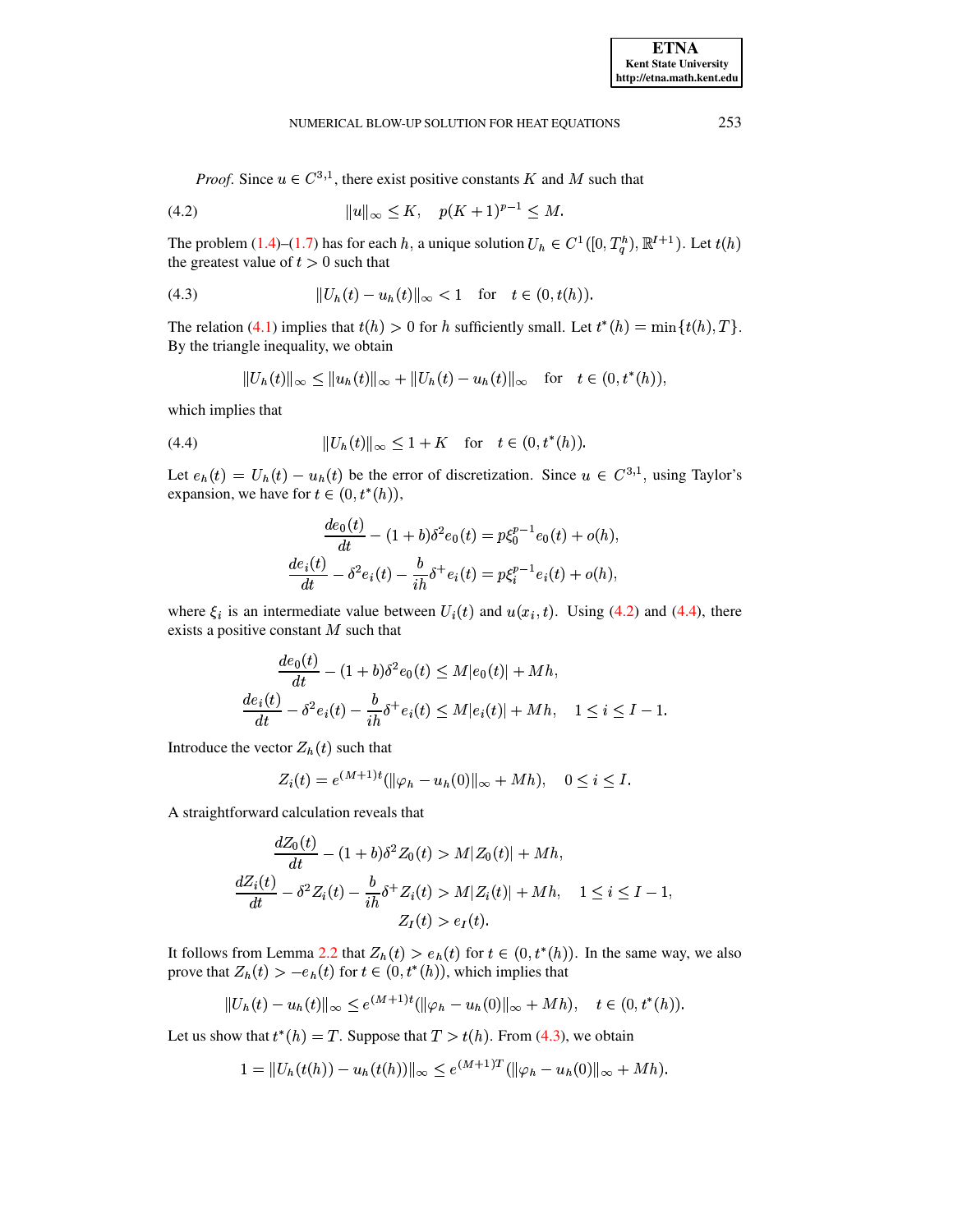Since the term on the right hand side of the above inequality tends to zero as  $h$  goes to zero, we deduce that  $1 \leq 0$ , which is impossible. Consequently  $t^*(h) = T$ , and the proof is complete.  $\Box$ 

Now, we are in a position to prove the main theorem of this section.

THEOREM 4.2. Suppose that the problem  $(1.1)$ – $(1.3)$  has a solution u which blows up in a finite time  $T_b$  such that  $u \in C^{3,1}([0,1] \times [0,T_b))$  and the initial data at  $(1.7)$  satisfies

$$
\|\varphi_h - u_h(0)\|_{\infty} = o(1) \quad \text{as} \quad h \to 0.
$$

Under the assumptions of Theorem 3.1, the problem (1.4)–(1.7) has a solution  $U_h(t)$  which blows up in a finite time  $T_b^h$  and

$$
\lim_{h\to 0}T_b^h=T_b.
$$

<span id="page-7-1"></span>*Proof.* Let  $\varepsilon > 0$ . There exists a positive constant N such that

(4.5) 
$$
\frac{1}{A} \frac{x^{1-p}}{(p-1)} \le \frac{\varepsilon}{2} < \infty \quad \text{for} \quad x \in [N, +\infty)
$$

Since u blows up at the time  $T_b$ , then there exists  $T_1$  such that  $|T_1-T_b| \leq \frac{\varepsilon}{2}$  and  $||u(x,t)||_{\infty} \geq$ 2*N* for  $t \in [T_1, T_b]$ . Letting  $T_2 = \frac{T_1 + T_b}{2}$ , we see that  $\sup_{t \in [0, T_2]} |u(x, t)| < \infty$ . It follows from Theorem 4.1 that the problem (1.4)–(1.7) has a solution  $U_h(t)$  which obeys  $\sup_{t\in[0,T_2]}|U_h(t)-u_h(t)|_{\infty}\leq N$ . Applying the triangle inequality, we get  $||U_h(t)||_{\infty}\geq$  $||u_h(t)||_{\infty} - ||U_h(t) - u_h(t)||_{\infty}$ , which leads to  $||U_h(t)||_{\infty} \ge N$  for  $t \in [0, T_2]$ . From<br>Theorem 3.1,  $U_h(t)$  blows up at the time  $T_h^h$ . We deduce from Remark 3.2 and (4.5) that

$$
|T_b^h - T_b| \le |T_b^h - T_2| + |T_2 - T_b| \le \frac{\varepsilon}{2} + \frac{1}{A} \frac{\|U_h(T_2)\|_{\infty}^{1-p}}{(p-1)} \le \varepsilon,
$$

<span id="page-7-0"></span>and we have the desired result.  $\square$ 

**5. Numerical experiments.** In this section, we study the phenomenon of blow-up, using full discrete schemes (explicit and implicit) of  $(1.1)$ – $(1.3)$ . Firstly, we approximate the solution u of (1.1)–(1.3) by the solution  $U_h^{(n)} = (U_0^n, U_1^n, \dots, U_I^n)^T$  of the following explicit scheme

<span id="page-7-2"></span>
$$
(5.1) \quad \frac{U_0^{(n+1)} - U_0^{(n)}}{\Delta t_n} = (1+b)\delta^2 U_0^{(n)} + (U_0^{(n)})^p,
$$
\n
$$
(5.2) \quad \frac{U_i^{(n+1)} - U_i^{(n)}}{\Delta t_n} = \delta^2 U_i^{(n)} + \frac{b}{ih} \left(\frac{U_{i+1}^{(n)} - U_i^{(n)}}{h}\right) + (U_i^{(n)})^p, \quad 1 \le i \le I - 1,
$$

$$
(5.3) \t\t\t U_I^{(n)} = 0,
$$

(5.4) 
$$
U_i^{(0)} = 20 \cos(i h \frac{\pi}{2}), \quad 0 \le i \le I,
$$

where  $n \geq 0$ ,

$$
\begin{aligned} \Delta t_n &= \min\{\frac{h^2}{2+b}, h^2 \|U_h^{(n)}\|_\infty^{1-p}\}, \\ \delta^2 U_0^{(n)} &= \frac{2U_1^{(n)}-2U_0^{(n)}}{h^2}, \\ \delta^2 U_i^{(n)} &= \frac{U_{i+1}^{(n)}-2U_i^{(n)}+U_{i-1}^{(n)}}{h^2}, \quad 1 \le i \le I-1. \end{aligned}
$$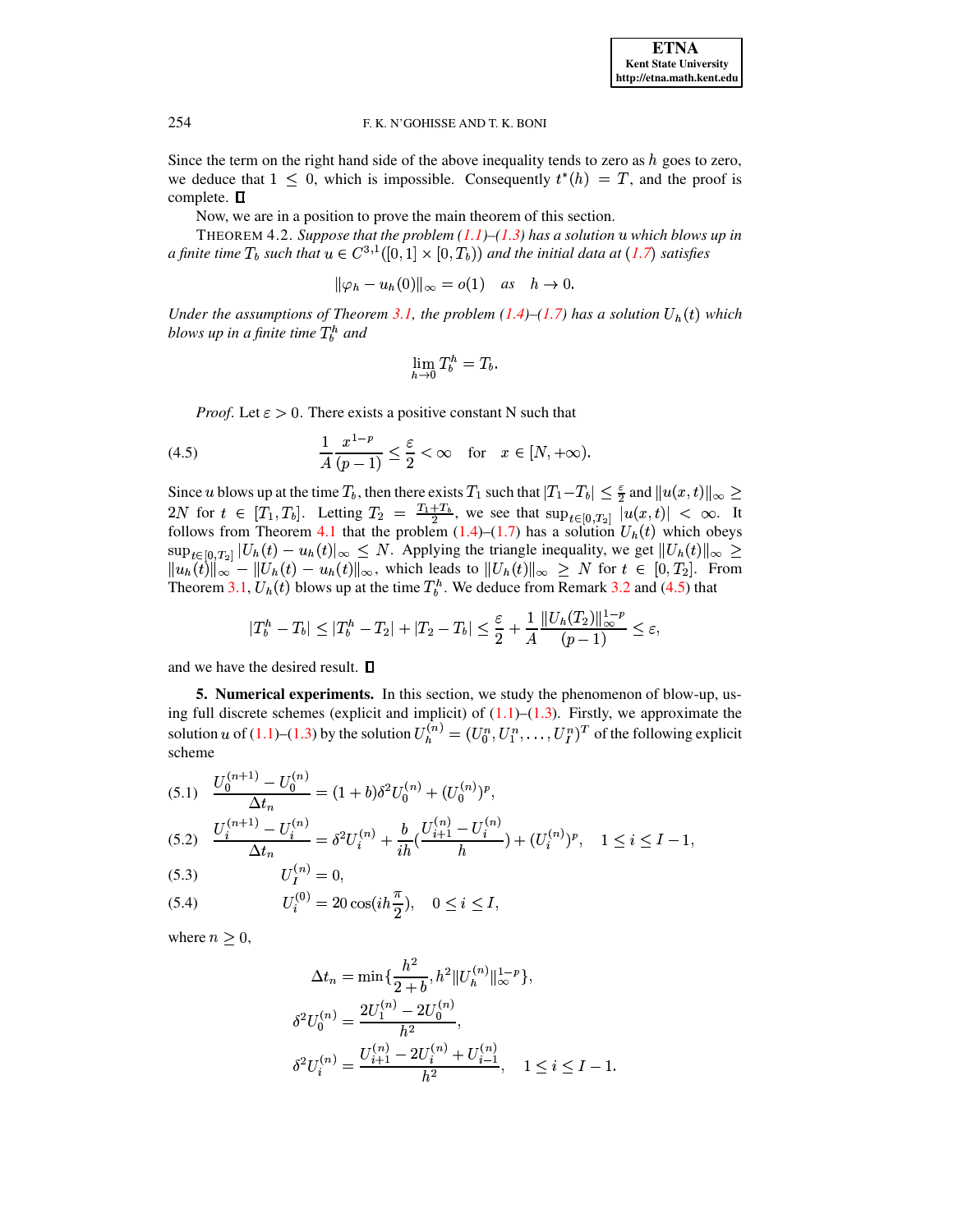Let us notice that the restriction on the time step guarantees the positivity of the discrete solution.

Secondly, approximate the solution u of (1.1)–(1.3) by the solution  $U_h^{(n)}$  of the following implicit scheme

<span id="page-8-1"></span>(5.5) 
$$
\frac{U_0^{(n+1)} - U_0^{(n)}}{\Delta t_n} = (1+b)\delta^2 U_0^{(n+1)} + (U_0^{(n)})^p,
$$

$$
(5.6) \qquad \frac{U_i^{(n+1)} - U_i^{(n)}}{\Delta t_n} = \delta^2 U_i^{(n+1)} + \frac{b}{ih} \left( \frac{U_{i+1}^{(n+1)} - U_i^{(n+1)}}{h} \right) + (U_i^{(n)})^p
$$

$$
1 \le i \le I - 1,
$$

$$
(5.7) \t\t\t U_I^{(n+1)} = 0,
$$

(5.8) 
$$
U_i^{(0)} = 20 \cos(i h \frac{\pi}{2}), \quad 0 \le i \le I,
$$

where  $\Delta t_n = h^2 ||U_h^{(n)}||_{\infty}^{1-p}$ . The above equations may be rewritten in the following form

<span id="page-8-0"></span>
$$
(5.9)\left(1+2\frac{\Delta t_n}{h^2}\right)U_0^{(n+1)} - 2\frac{\Delta t_n}{h^2}U_1^{(n+1)} = U_0^{(n)} + \Delta t_n (U_0^{(n)})^p,
$$
\n
$$
(5.10)\qquad -\frac{\Delta t_n}{h^2}U_{i-1}^{(n+1)} + \left(1+2\frac{\Delta t_n}{h^2} + \frac{b\Delta t_n}{ih^2}\right)U_i^{(n+1)} - \left(\frac{\Delta t_n}{h^2} + \frac{b\Delta t_n}{ih^2}\right)U_{i+1}^{(n+1)}
$$
\n
$$
= U_i^{(n)} + \Delta t_n (U_i^{(n)})^p, \quad 1 \le i \le I-1,
$$
\n
$$
(5.11)\qquad \qquad U_I^{(n+1)} = 0.
$$

The equalities  $(5.9)$ – $(5.11)$  lead us to the linear system below

$$
A_h^{(n)} V_h^{(n+1)} = {\cal F}_h^{(n)}
$$

where  $A_h^{(n)}$  is a  $I\times I$  tridiagonal matrix defined as follows

$$
A_h^{(n)} = \begin{bmatrix} a_0 & b_0 & 0 & \cdots & 0 \\ c_1 & a_1 & b_1 & 0 & \cdots \\ 0 & \ddots & \ddots & \ddots & \ddots \\ \vdots & \ddots & \ddots & \ddots & b_{I-2} \\ 0 & \cdots & 0 & c_{I-1} & a_{I-1} \end{bmatrix}
$$

with

$$
a_0 = 1 + 2\frac{\Delta t_n}{h^2}(1+b),
$$
  
\n
$$
a_i = 1 + 2\frac{\Delta t_n}{h^2}(1+b) + \frac{b\Delta t_n}{ih^2}, \quad i = 1, ..., I-1,
$$
  
\n
$$
b_0 = -2\frac{\Delta t_n}{h^2}(1+b), \quad b_i = -(2\frac{\Delta t_n}{h^2} + \frac{b\Delta t_n}{ih^2}), \quad i = 1, ..., I-2,
$$
  
\n
$$
c_i = -\frac{\Delta t_n}{h^2}, \quad i = 1, ..., I-1,
$$
  
\n
$$
F_i^n = U_i^n + \Delta t_n (U_i^n)^p, \quad 0 \le i \le I-1,
$$
  
\n
$$
V_h^{(n+1)} = (U_0^{(n+1)}, U_1^{(n+1)}, ..., U_{I-1}^{(n+1)})^T.
$$

**ETNA Kent State University** http://etna.math.kent.edu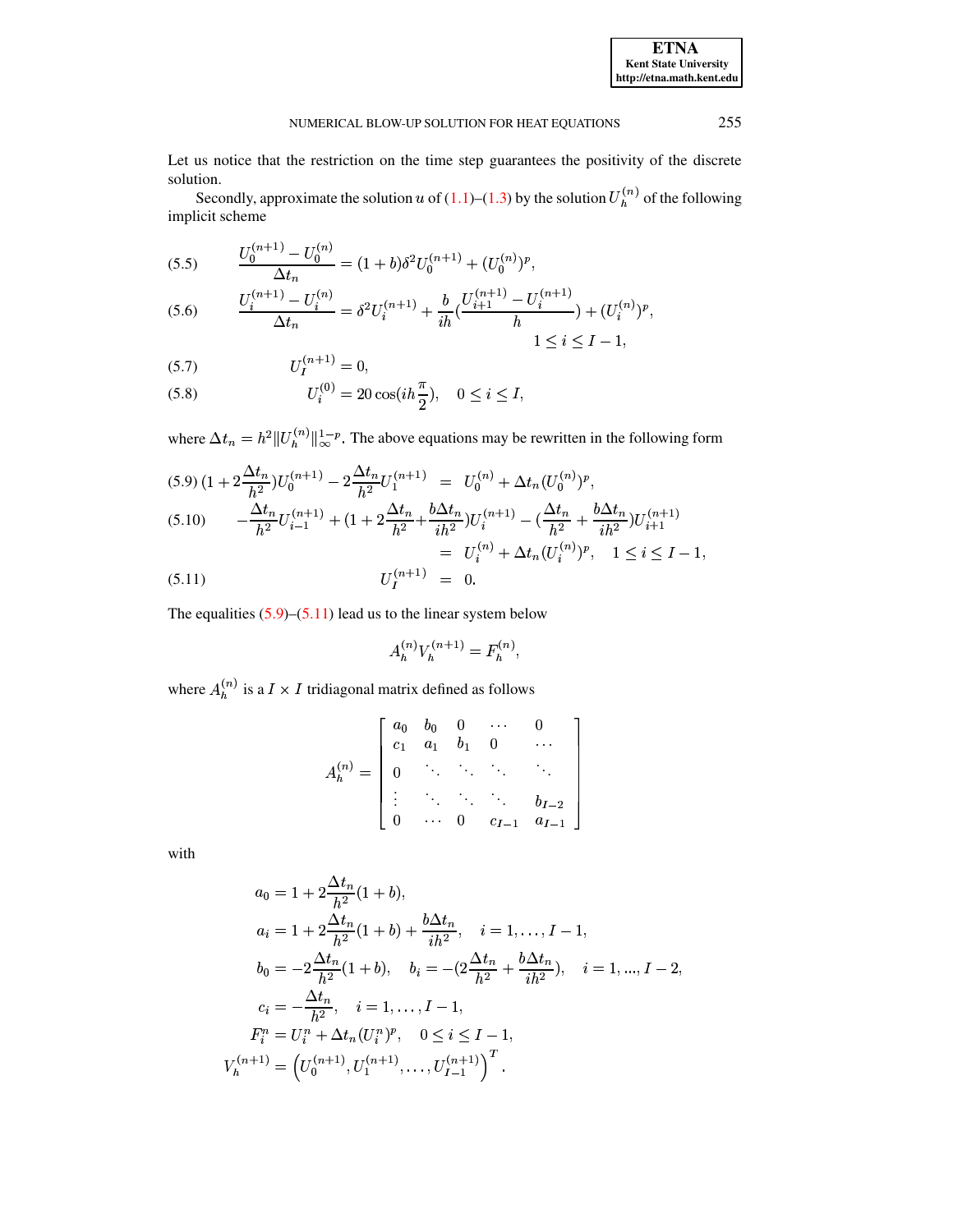It is not hard to see that

$$
(A_h^n)_{ii} > 0, \quad (A_h^n)_{ij} < 0 \quad i \neq j, \quad (A_h^n)_{ii} > \sum_{i \neq j} |(A_h^n)_{ij}|.
$$

These inequalities imply that the linear system has a unique solution for  $n \geq 0$  and the discrete solution is nonnegative. For the proof, see for instance [3]

We need the following definition.

DEFINITION 5.1. We say that the solution  $U_h^{(n)}$  of (5.1)–(5.4) or (5.5)–(5.8) blows up in<br>a finite time if  $\lim_{n\to+\infty} ||U_h^{(n)}|| = +\infty$  and the series  $\sum_{n=0}^{+\infty} \Delta t_n$  converges. The quantity<br> $\sum_{n=0}^{+\infty} \Delta t_n$  is called

In the Tables  $5.1-5.6$ , we present the numerical blow-up times, values of n, the CPU times and the orders of the approximations corresponding to meshes of 16, 32, 64, 128. We take for the numerical blow-up time  $T^n = \sum_{j=0}^{n-1} \Delta t_j$  which is computed at the first time when  $\Delta t_n = |T^{n+1} - T^n| \leq 10^{-16}$ . Th

$$
s = \frac{\log((T_{4h} - T_{2h})/(T_{2h} - T_h))}{\log(2)}.
$$

For the numerical values, we take,  $U_i^{(0)} = 20 \cos(\frac{\pi}{2}ih)$ ,  $p = 2$ , and  $\tau = h^2$ .

First case:  $b = 0$ 

#### TABLE 5.1

<span id="page-9-0"></span>Numerical blow-up times, numbers of iterations, CPU times (seconds), and orders of the approximations obtained with the explicit Euler method.

|     | $T^n$    | n      | $CPU_{t}$ |      |
|-----|----------|--------|-----------|------|
| 16  | 0.056343 | 7191   | 16        |      |
| 32  | 0.056231 | 27359  | 69        |      |
| 64  | 0.056210 | 103908 | 560       | 2.31 |
| 128 | 0.055203 | 405086 | 7052      | 1.68 |

| т<br>o<br>o. |  |  |
|--------------|--|--|
|--------------|--|--|

Numerical blow-up times, numbers of iterations, CPU times (seconds), and orders of the approximations obtained with the first implicit Euler method.

|     | $T^n$    | n      | $CPU_t$ |      |
|-----|----------|--------|---------|------|
| 16  | 0.056376 | 7191   | 20      |      |
| 32  | 0.056240 | 27360  | 113     |      |
| 64  | 0.056213 | 103908 | 1460    | 2.22 |
| 128 | 0.056207 | 406009 | 20746   | 1.85 |

## Second case:  $b = 1$

TABLE 5.3

Numerical blow-up times, numbers of iterations, CPU times (seconds), and orders of the approximations obtained with the explicit Euler method.

|     | $T^n$    | n      | $CPU_{t}$ |      |
|-----|----------|--------|-----------|------|
| 16  | 0.067710 | 7406   | 13        |      |
| 32  | 0.066986 | 28264  | 70s       |      |
| 64  | 0.066527 | 107691 | 594       | 0.76 |
| 128 | 0.06630  | 409301 | 7203      | 1.02 |